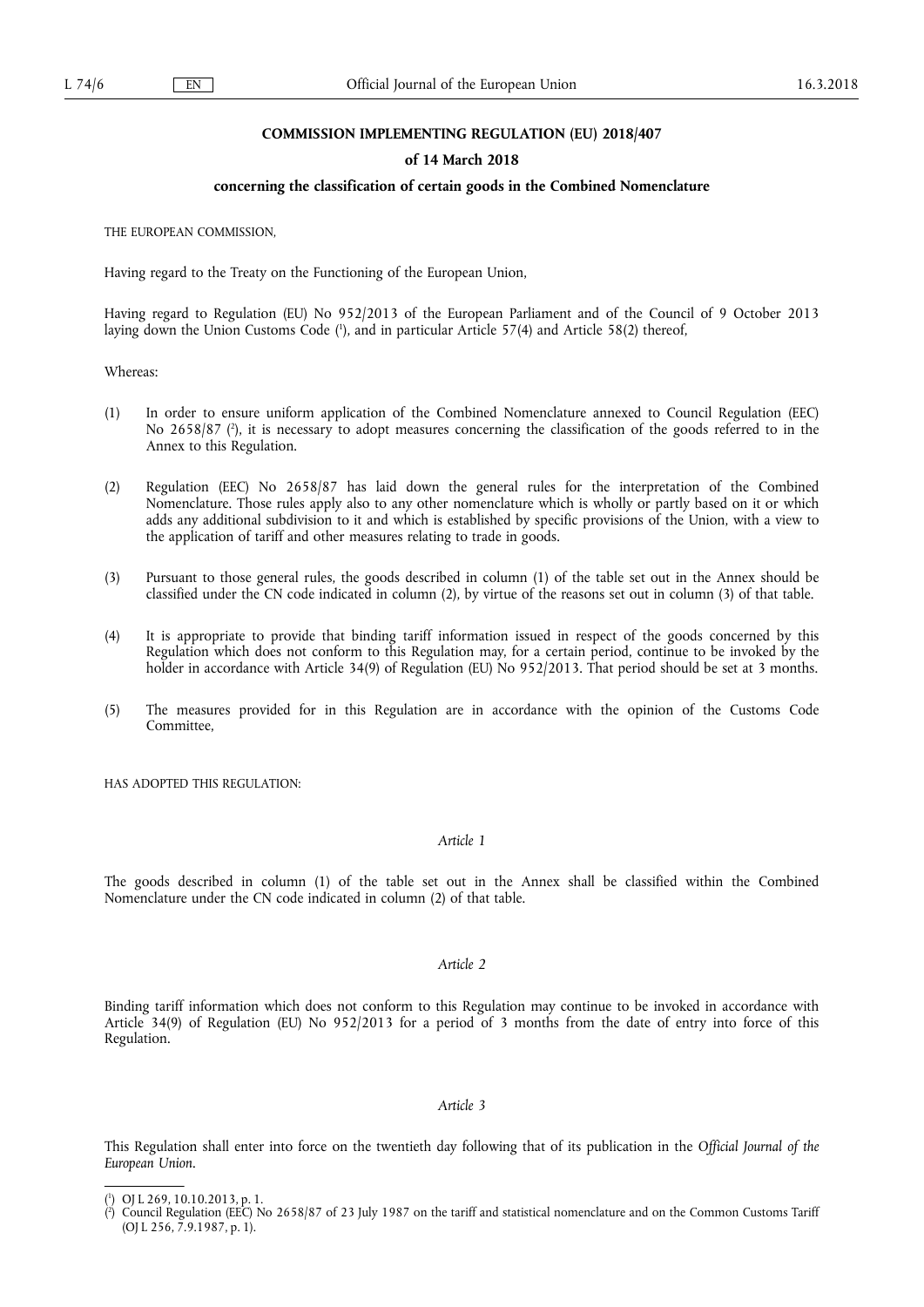This Regulation shall be binding in its entirety and directly applicable in all Member States.

Done at Brussels, 14 March 2018.

*For the Commission, On behalf of the President,*  Stephen QUEST *Director-General Directorate-General for Taxation and Customs Union*